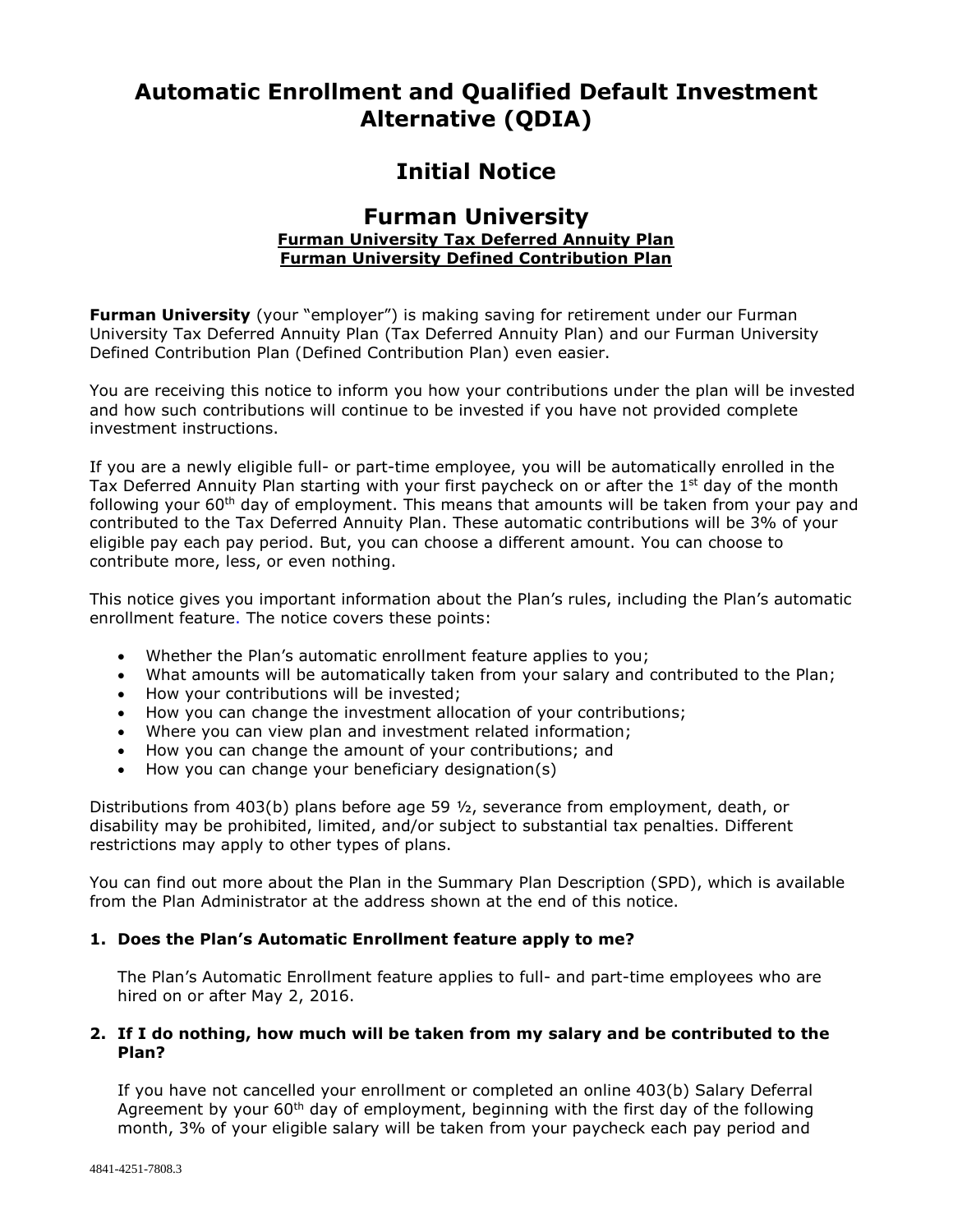contributed to the Plan. To learn more about the Plan's definition of eligible salary, you can review the Plan's SPD.

Your contributions to the Plan will be taken out of your salary and are not subject to federal income tax at that time. Instead, they will be contributed to your plan Account and may grow over time with earnings. Your plan account balance will be subject to federal income tax only when amounts are withdrawn. This helpful tax rule is a reason to save for retirement through Plan contributions.

Contributions will continue to be taken out of your salary if you do nothing, but you are in charge of the amount that you contribute. If you decide after day 60 that you wish to opt-out of the Plan, the money already contributed on your behalf will remain in the Plan. Generally, this money will stay in the Plan until you leave your job. Review the Plan's SPD for details.

If you want to contribute more to your plan account than the Automatic Enrollment percentage, there are calendar year limits set by the IRS on the maximum amount. These limits are described in the Plan's SPD, which is available from the Office of Human Resources at the address shown at the end of this notice.

#### **3. How will my contributions be invested?**

The Plan lets you invest the contributions in a number of different investment choices. Unless you choose a different investment option or options, your contributions will be invested in the default investment option for the Tax Deferred Annuity Plan and the Defined Contribution Plan. The default investment option is the TIAA-CREF Lifecycle Fund with the target date closest to your 65th birthday. If the default investment option changes at any time in the future, you will be notified.

The enclosed Fact Sheet for the TIAA-CREF Lifecycle funds provides additional information, including the investment objectives and strategy, fund/account performance, risk and return characteristics, and fees and expenses of the funds. You can obtain updated information on fee expenses and a more detailed explanation of the TIAA-CREF Lifecycle Funds at [www.tiaa.org/furman](http://www.tiaa.org/furman) or by contacting TIAA at 800 842-2252.

To learn more about the Plan's investment choices, you can visit the Plan website at [www.tiaa.org/furman](http://www.tiaa.org/furman) . Also, you can contact the Plan Administrator using the contact information at the end of this notice.

#### **4. How can I change the investment allocation of the contributions that will be made on my behalf by Furman University to another investment choice available under the plan?**

The Plan allows you to choose from a diverse set of investment options. A list of the Plan's available investment options and a copy of the prospectus or information statement for each investment option may be obtained from TIAA at 800 842-2252 or at [www.tiaa.org/furman.](http://www.tiaa.org/furman)

You have the right to change the allocation of your investments at any time. If you elect to change the allocation of your account from the TIAA-CREF Lifecycle Funds, there are no fees or expenses imposed in connection with that transfer. But certain restrictions may apply if multiple transfers are made from any one account. See the fund prospectus at [www.tiaa.org/furman](http://www.tiaa.org/furman) for more details on restrictions on frequent transfers.

You can change the amount you contribute to the Plan. If you do not want to contribute to the Plan you will want to stop your voluntary contributions by logging into your secure account at [https://my.furman.edu](https://my.furman.edu/) which will route you to [tiaa.org.](http://www.tiaa-cref.org/)